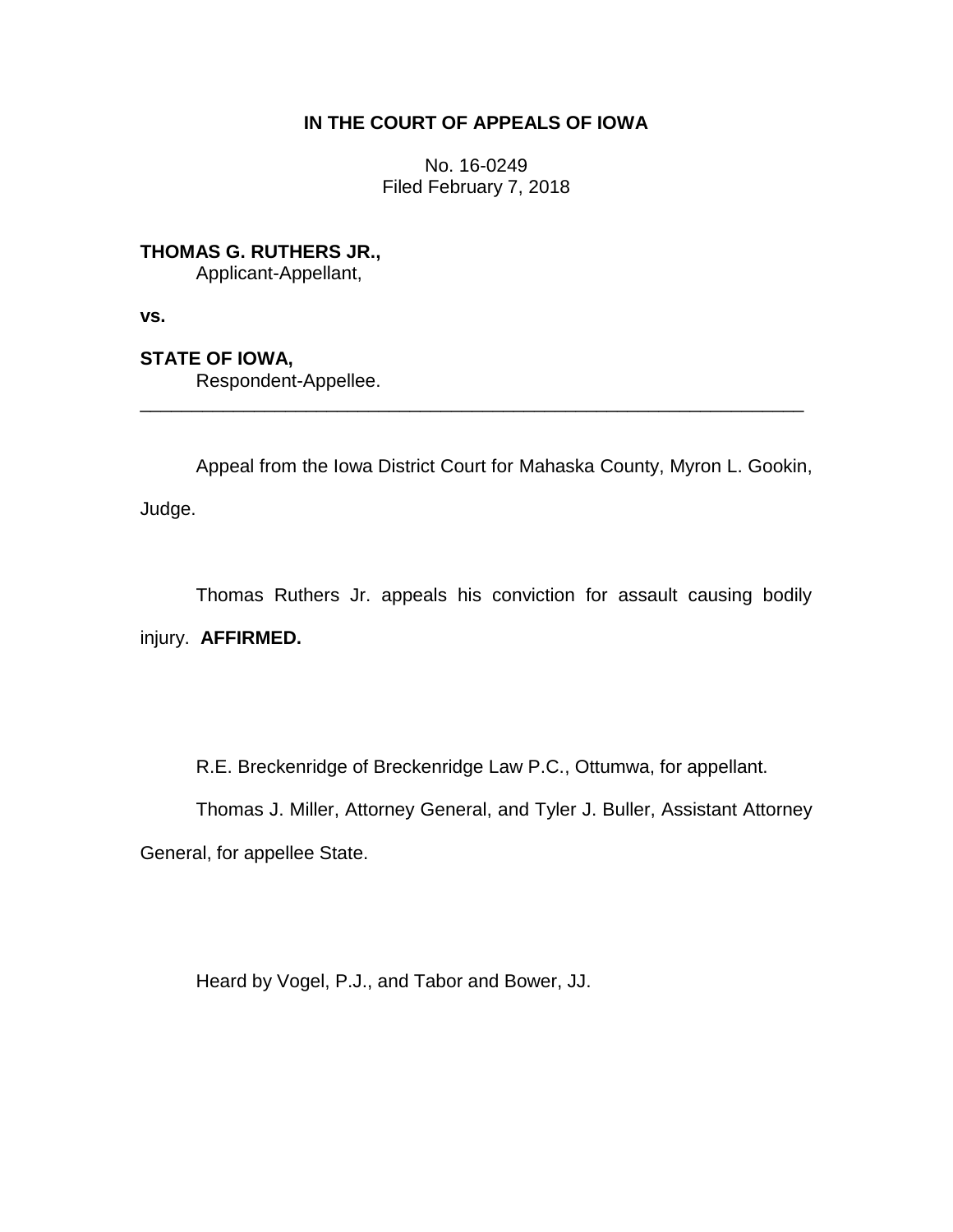## **BOWER, Judge.**

Thomas Ruthers Jr. appeals his conviction for assault causing bodily injury. We find neither trial nor appellate counsel were ineffective. We also find Ruthers cannot challenge whether the plea was proper at this stage in the proceedings. Finally, we find the postconviction court did not abuse its discretion by refusing to take additional evidence after the record was closed. We affirm.

## **I. Background Facts and Proceedings**

Thomas Ruthers Jr. has a long history of molesting children. In 2007 he was accused of molesting R.S., an eight year old, in Mahaska County. Ruthers was charged with sexual abuse in the second degree in violation of Iowa Code sections 709.01 and 709.3(2) (2006). The charged was enhanced due to a prior conviction of sexual abuse in the first degree in West Virginia. The minutes of evidence showed R.S. would testify that prior to the molestation, Ruthers "threw him on the bed" and R.S. "hit his head on the board and had a bump."

Ruthers's primary defense attorney, Kenneth Duker, sought advice from the state public defender on how to structure a plea bargain to avoid Ruthers's commitment as a sexually violent predator. Duker was informed that even a nonsexual offense was grounds for commitment if the offense was sexually motivated.

The State offered Ruthers a plea to assault with intent to commit sexual abuse. Ruthers stated he would not plead to any offense that was sexual in nature. The State eventually offered a plea to assault causing bodily injury, which the State understood to be factually supported by Ruthers throwing R.S.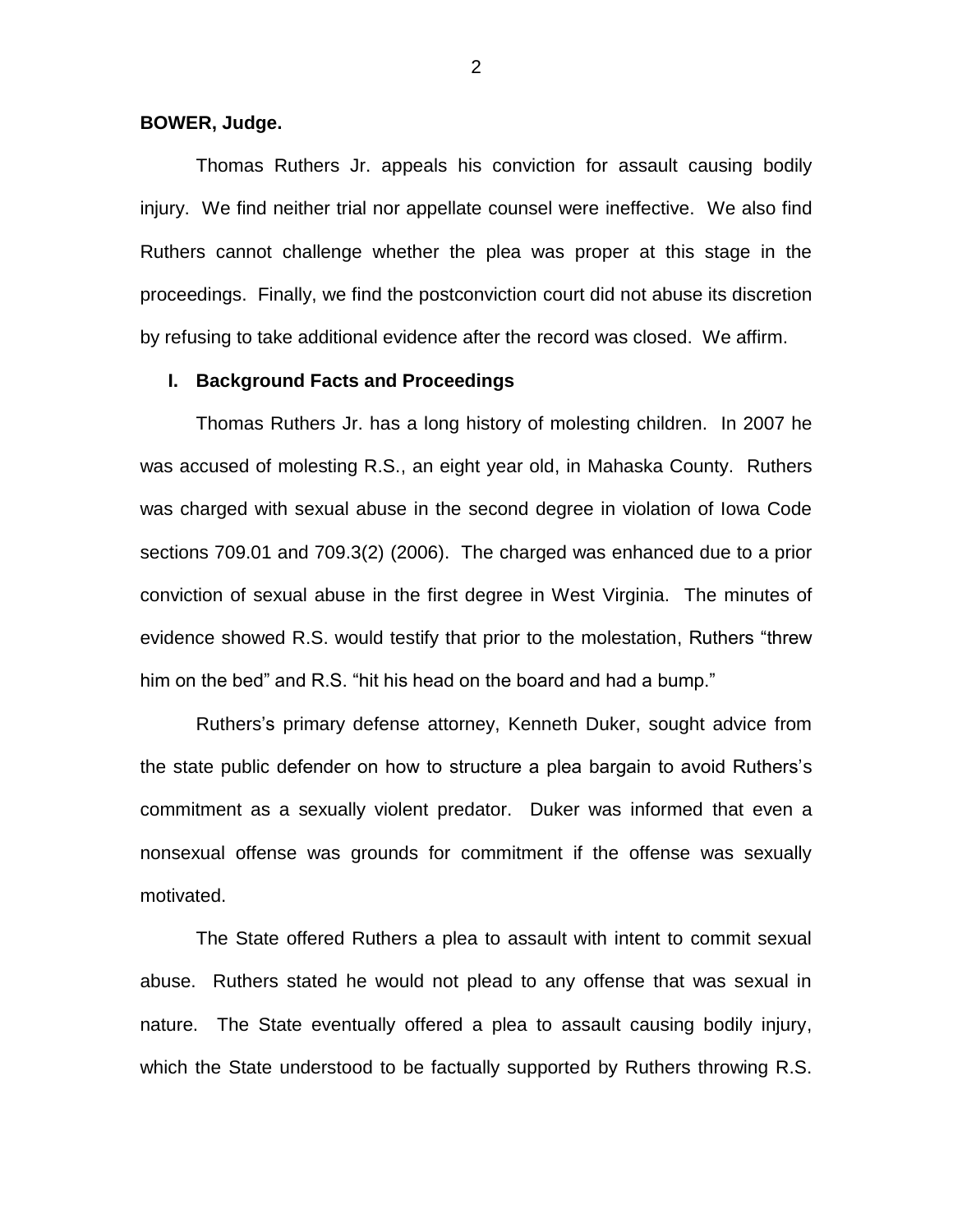onto the bed. Ruthers agreed, and on March 19 filed a written guilty plea. On the written plea, Ruthers and his counsel purposefully replaced R.S.'s full name with B.S.'s, the child's mother. The factual basis for the guilty plea was stated as: "I did assault [B.S] and in doing so caused a bodily injury." Ruthers also handwrote: "sex abuse 2nd degree to be dismissed with prejudice." Neither the State nor the district court read the written plea closely enough to notice the substitution. Ruthers's guilty plea was accepted, and he was sentenced to one year in jail with credit for time served.

Earlier in the day, the State served Ruthers with a petition seeking to confine him as a sexually violent predator, pursuant to Iowa Code section 229A. While pursuing the 229A action, the State discovered the substitution of names and filed a motion to set aside the written guilty plea, judgment, and sentence on March 22. The State asked the matter be re-set for trial, and Ruthers resisted. A hearing was held before the district court on March 26. The district court denied the State's motion to set aside the guilty plea and instead informed the parties it would change the factual basis to the plea. The written plea stipulated that the district court need not rely on the defendant's factual basis but could rely on the minutes of evidence instead.<sup>1</sup>

Ruthers filed a notice of appeal on April 18 and was assigned Dennis Hendrickson from the state appellate defender's office. Ruthers asked Hendrickson to raise several specific issues, but Hendrickson refused. Ruthers was informed he could write a pro se brief raising those issues himself, but he

 $\overline{a}$ 

 $1$  Ruthers is unable to challenge the district court's change in factual basis. The proper forum for such a challenge was a direct appeal, which Ruthers ultimately voluntarily dismissed.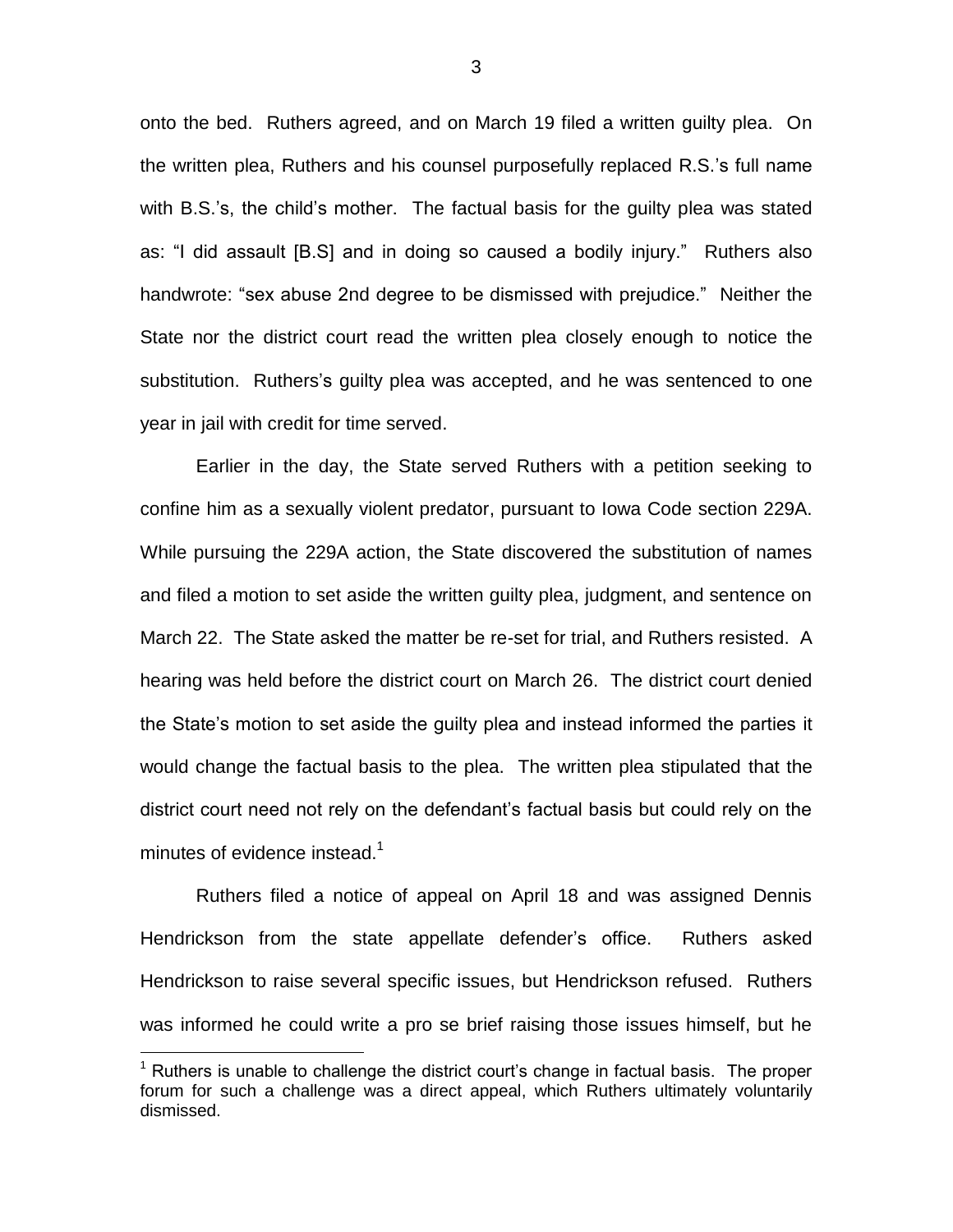declined. Hendrickson then informed Ruthers that the outcome of a successful appeal would be returning to the trial stage of proceedings where he would potentially be facing life in prison. Ruthers voluntarily and in writing withdrew his appeal on April 19, 2013.

On November 10, 2014, Ruthers filed an application for postconviction relief. Trial was held August 12, 2015, and Ruthers represented himself. Ruthers subpoenaed his trial counsel, Duker, but he was released by Ruthers shortly before trial commenced. The district court summarized the basis for Ruthers's claims as, "[H]e pled guilty to a different crime than the crime on which judgment was entered." Ruthers alleged ineffective assistance of trial and appellate counsel and "numerous claims for relief." The postconviction court found Ruthers had no valid claim for postconviction relief. Ruthers now appeals.

#### **II. Standard of Review**

"The standard of review on appeal from the denial of postconviction relief is for errors at law." *McLaughlin v. State*, 533 N.W.2d 546, 547 (Iowa 1995). However, "[w]hen there is an alleged denial of constitutional rights, . . . we make our own evaluation of the totality of the circumstances in a de novo review." *Id*. Claims of ineffective assistance of counsel are reviewed de novo. *Ledezma v. State*, 626 N.W.2d 134, 141 (Iowa 2001). "To prevail on a claim of ineffective assistance of counsel, the [defendant] must demonstrate both ineffective assistance and prejudice." *Id*. at 142. "If the claim lacks prejudice, it can be decided on that ground alone without deciding whether the attorney performed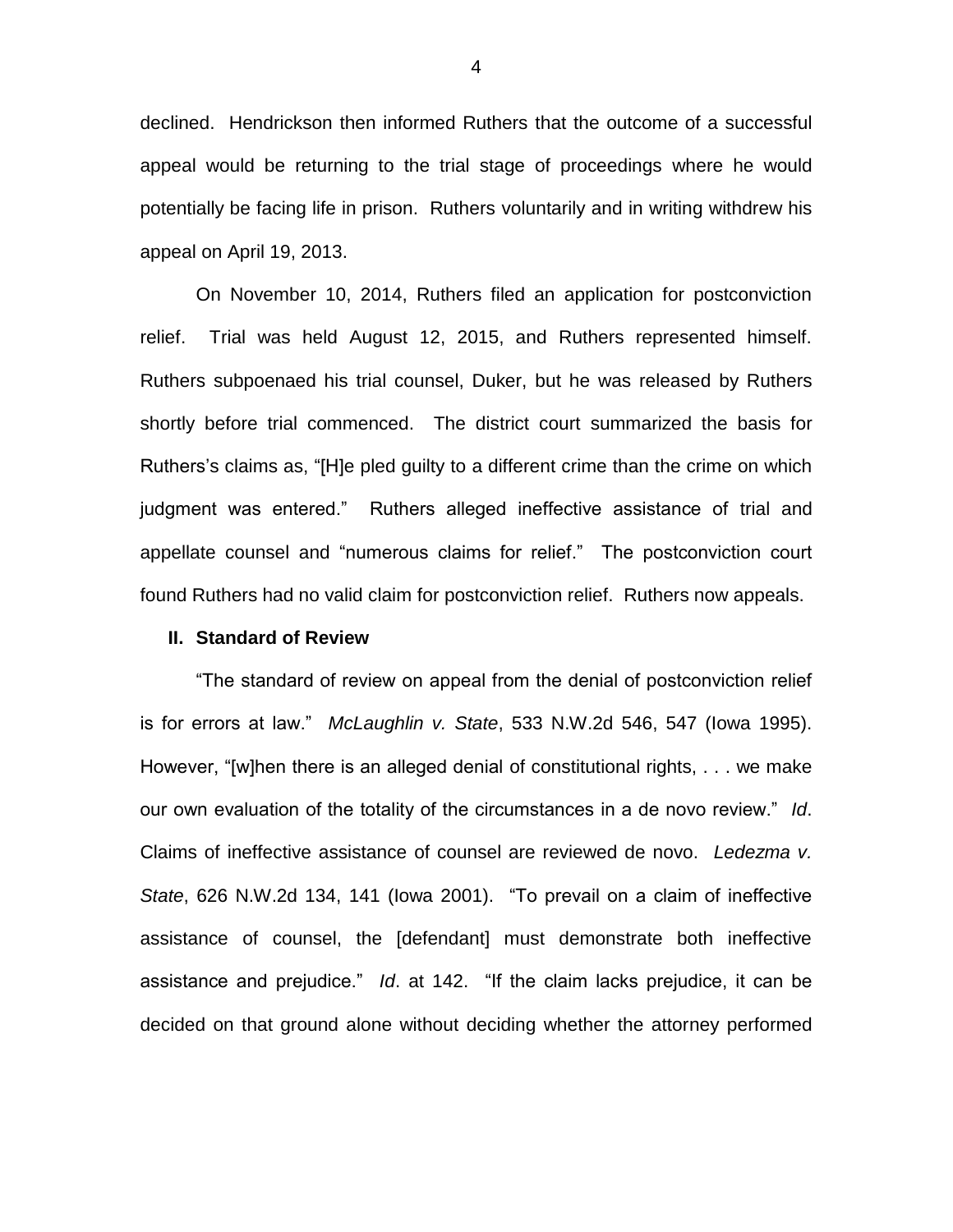deficiently." *Id*. Both elements must be proved by a preponderance of the evidence. *Jones v. State*, 479 N.W.2d 265, 272 (Iowa 1991).

## **III. Ineffective Assistance of Trial Counsel**

Ruthers claims trial counsel was ineffective for failing to advise him of the plea's legality plea, failing to advise him of the plea's collateral consequences, and allowing him to plead guilty, when his plea was not supported by a factual basis. He further claims the ineffective assistance was so widespread it constitutes structural error.

## **a. Lack of Factual Basis**

"Where a factual basis for a charge does not exist, and trial counsel allows the defendant to plead guilty anyway, counsel has failed to perform an essential duty. Prejudice in such a case is inherent." *State v. Schminkey*, 597 N.W.2d 785, 788 (Iowa 1999) (citations omitted). When "evaluating whether a factual basis exists to support a guilty plea, we may examine 'the minutes of [evidence], statements made by the defendant and the prosecutor at the guilty plea proceeding, and the presentence investigation report.'" *State v. Velez*, 829 N.W.2d 572, 576 (Iowa 2013) (citations omitted). Additionally, our supreme court has held "[t]he defendant's admission on the record of the fact supporting an element of an offense is sufficient to provide a factual basis for that element." *State v. Philo*, 697 N.W.2d 481, 486 (Iowa 2005) (citation omitted).

## **b. Ineffective Assistance**

In order to prove prejudice resulting after a guilty plea, Ruthers is required to prove "but for counsel's errors, he would not have pleaded guilty and would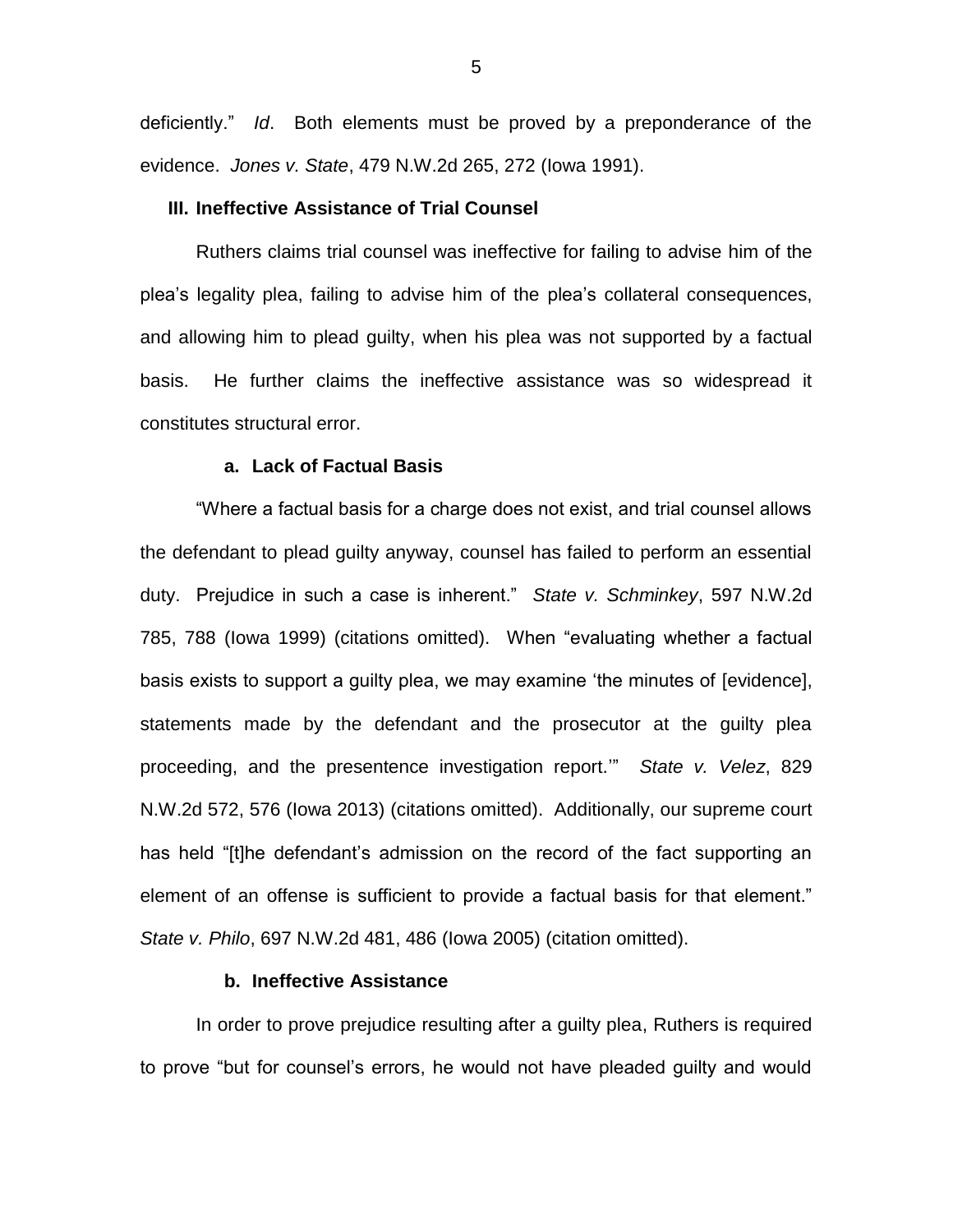have insisted on going to trial." *Hill v. Lockhart*, 474 U.S. 52, 59 (1985). Additionally, our supreme court has previously held conclusory claims that a defendant would have insisted on going to trial are insufficient. *See State v. Myers*, 653 N.W.2d 574, 579 (Iowa 2002).

In its ruling, the postconviction court made explicit and detailed credibility findings, stating:

There is absolutely no support in the record for [Ruthers's claims] other than [his] testimony. The only person that could have confirmed such a change in the factual basis is Mr. Duker. Interestingly, [Ruthers] had subpoenaed Mr. Duker as a witness on his behalf at trial but at the last minute, as trial commenced, informed the court he was releasing Mr. Duker from the subpoena and Mr. Duker was allowed to leave the courthouse.

The Court has considered all of the evidence and given it such weight as it deems appropriate considering the nature, credibility and extent of such evidence. The Court has also carefully observed the witnesses at trial and factored such observations into assessing the credibility of each witness and the weight to be given to their testimony. On the record made, and in consideration of the above credibility factors, the Court finds the [Ruthers's] version of factual matters in dispute to be generally unbelievable and unworthy of credible consideration.

The only evidence Ruthers is able to provide to indicate he would have

pursued a trial is his own conclusory statement. His decisions throughout the life of the case and his direct appeal indicate trial was not an option he wished to pursue. He was offered and accepted a plea, resisted the State's motion to return the case to the trial stage, and voluntarily dismissed his direct appeal when he was informed by counsel it would, at best, return him to trial to face life in prison. The alternative to a plea was facing trial against strong evidence with the possibility of a life sentence without parole.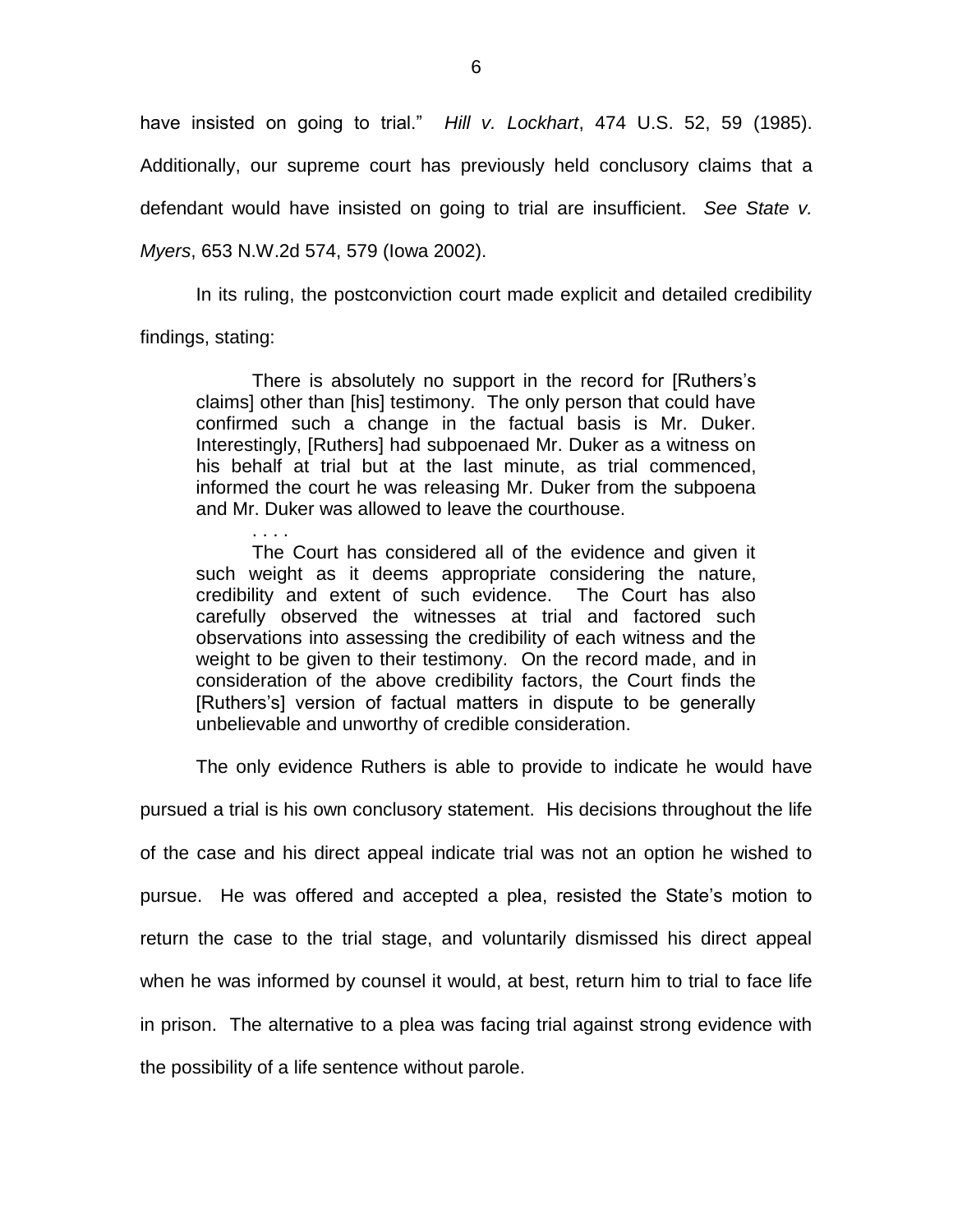In light of the credibility findings of the postconviction court, the lack of evidentiary support for Ruthers's claims, and his decisions throughout the trial process, we find Ruthers is unable to prove prejudice.

#### **c. Structural Error**

Ruthers also claims trial counsel's performance and advice were so ineffective it qualifies as structural error. "We have recognized structural error occurs when . . . surrounding circumstances justify a presumption of ineffectiveness, such as where counsel has an actual conflict of interest in jointly representing multiple defendants." *State v. Feregrino*, 756 N.W.2d 700, 707 (Iowa 2008) (citing *United States v. Cronic*, 466 U.S.648, 659 (1984)). Ruthers again claims trial counsel's representation was ineffective for the reasons stated above. The structural-error claim also alleges trial counsel's representation was unethical and should therefore be presumed ineffective. However, even if counsel's representation was unethical, a "breach of an ethical standard does not necessarily make out a denial of the Sixth Amendment guarantee of assistance of counsel." *Nix v. Whiteside*, 475 U.S. 157, 165 (1986).

Ruthers rests the claim of structural error on the argument, "The prejudice of [trial counsel's] actions is clear. His actions caused the State to seek to vacate the plea and go to trial on the original charge." We disagree. The prejudice of these actions is anything but clear. Through the deliberate substitution of victims, Ruthers had an opportunity to escape further punishment, although the plea was to a charge for which there was no factual basis. Ruthers claims trial counsel's actions caused the State to seek to vacate the plea and pursue trial,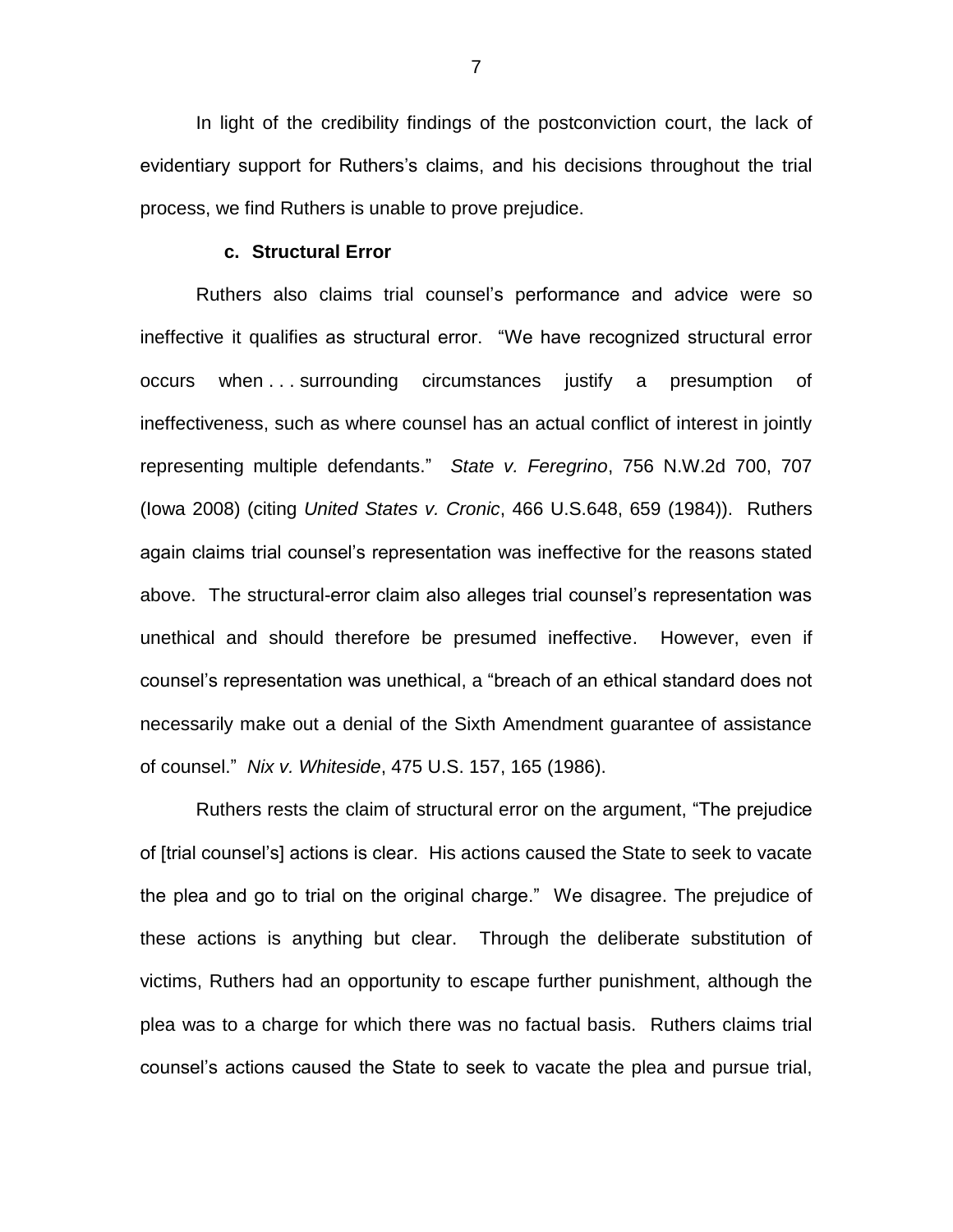however, the State was not successful. The zealous, yet somewhat questionable, actions based on this record belie Ruthers's claims of ineffective assistance. We find there was no structural error.

We must also address Ruthers's actions of adding to the written plea that the more serious charge would be dismissed with prejudice. This action shows us Ruthers's actions are not a result of seeking justice for himself but are acts committing a fraud upon the court.

#### **IV. Ineffective Assistance of Appellate Counsel**

Ruthers further claims appellate counsel was ineffective by refusing to raise issues Ruthers suggested. "Strategic decisions made after 'thorough investigation of law and facts relevant to plausible options are virtually unchallengeable.'" *Ledezma*, 626 N.W.2d at 143 (quoting *Strickland v. Washington*, 466 U.S. 668, 687 (1984)). Our supreme court has previously found "it is a tactical blunder, often devastating to an appellant, to assign every conceivable complaint. Highly competent appellate lawyers generally assign only the strongest points and rely on them for reversal." *Cuevas v. State*, 415 N.W.2d 630, 633 (Iowa 1987). Additionally, Ruthers was informed he was free to submit a pro se brief in his direct appeal, as he has in this appeal, but he refused. We find appellate counsel was effective.

## **V. Unraised Appellate Issues in the Postconviction Court**

The postconviction court stated "the only possible basis for postconviction relief is ineffective assistance of counsel" as Ruthers voluntarily dismissed his direct appeal. Ruthers claims the postconviction court was required to review the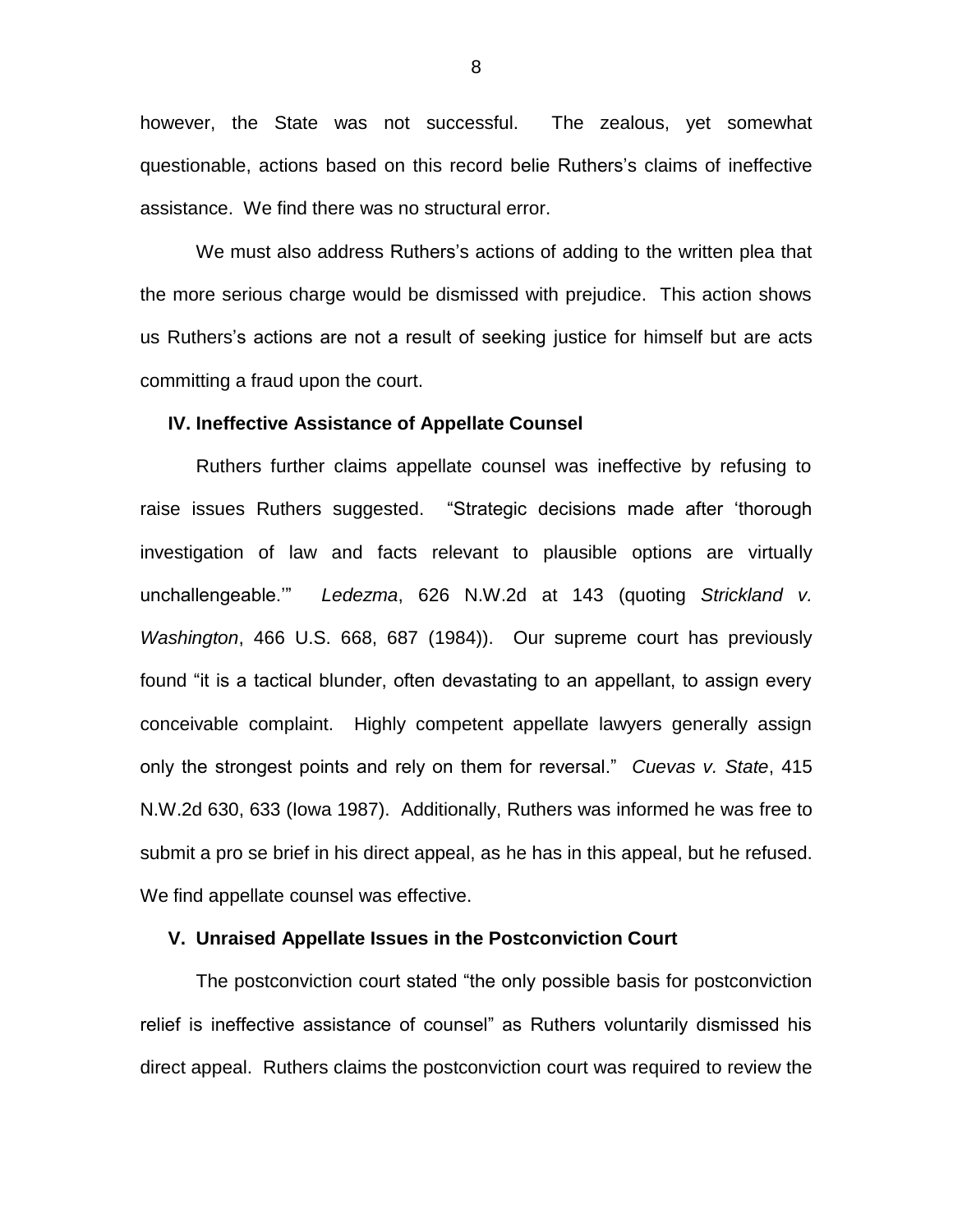arguments appellate counsel refused to include in his brief and determine if those arguments had merit. He further claims, if those arguments had merit, appellate counsel's refusal to bring those claims indicates ineffective assistance. Appellate counsel was exercising professional discretion appropriately in selecting claims to pursue on appeal. *See Cuevas*, 415 N.W.2d at 633. Appellate counsel was not ineffective.

#### **VI. Pro Se Claims**

Ruthers submitted a separate pro se brief alleging several additional claims. The claims alleged are all reviewed under an abuse of discretion standard. "No abuse of discretion will be found unless the defendant shows that such discretion was exercised on grounds or for reasons clearly untenable or to an extent clearly unreasonable." *State v. Millsap*, 547 N.W.2d 8, 10 (Iowa Ct. App. 1996) (citing *State v. Cason*, 532 N.W.2d 755, 756 (Iowa 1995)).

## **a. Chapter 229A Proceeding**

Ruthers claims he was not presently confined at the time of the adjudication and had not committed a recent overt act, and, therefore, the district court erred in allowing his commitment. We find Ruthers must raise this claim in a 229A proceeding, which is a separate action not the subject of this appeal.

#### **b. Improper Plea**

Ruthers's next claims the postconviction court abused its discretion by finding the trial court accepted the guilty plea based on R.S. being the victim. Because Ruthers dismissed his direct appeal, we are unable to review the trial court's change of the factual basis. Ruthers may not now attempt to relitigate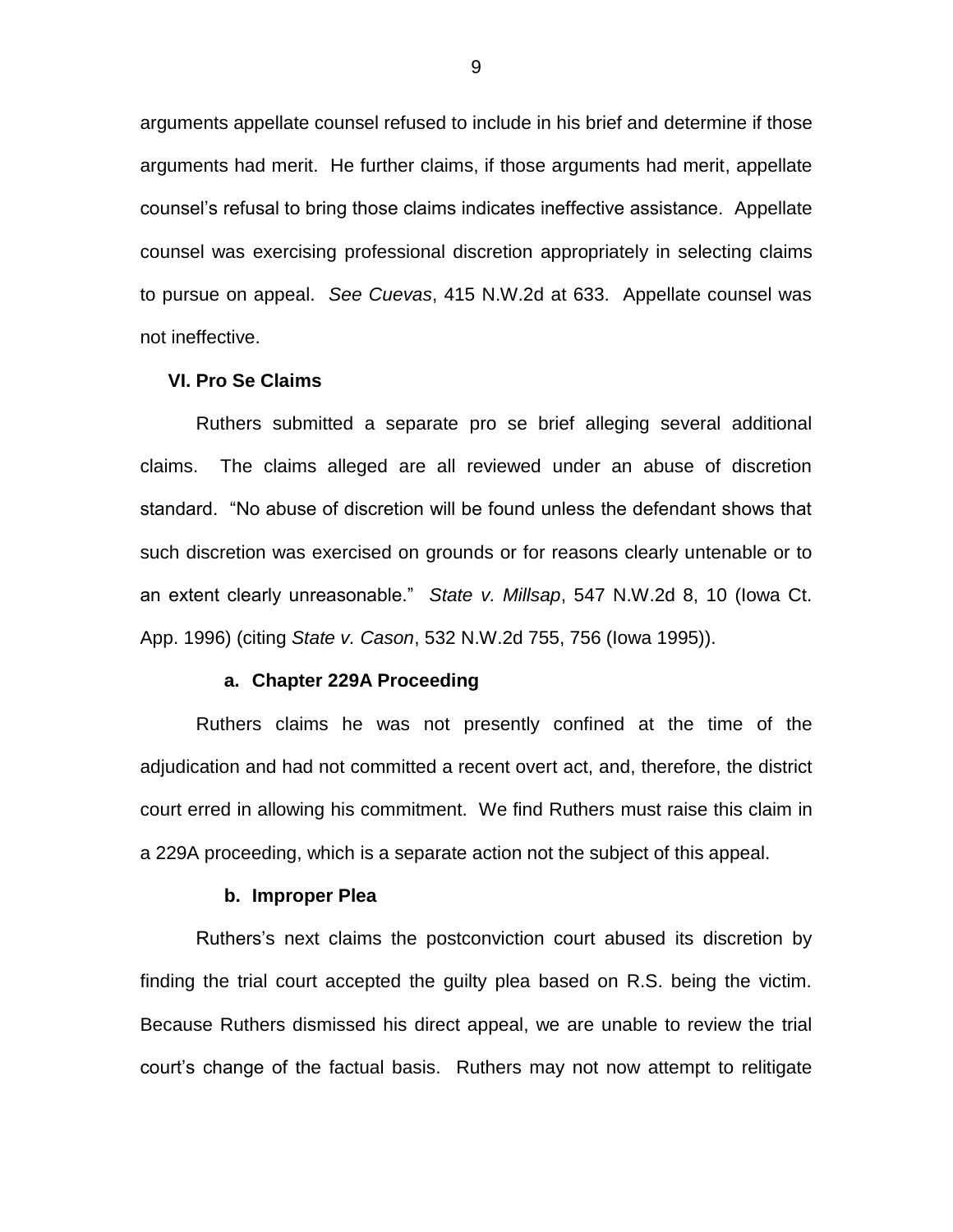this issue. Ruthers also claims the postconviction court abused its discretion by failing to find the plea, as written, was enforceable. Again, Ruthers is unable to raise this issue. Ruthers's direct appeal was the proper opportunity to challenge the enforceability of the written plea.

Additionally, Ruthers claims the postconviction court abused its discretion by ruling his "outcome was the same whether the factual basis of the crime named R.S. or B.S. as the victim." Assuming this is an attempt to show there was a reasonable probability he would have faced trial rather than enter a guilty plea, the only reading to allow this claim to be reviewed, requires us to find the postconviction court did not abuse its discretion. The court correctly stated, "the Applicant got what he wanted: a serious misdemeanor conviction; a one-year jail sentence with full time served; and no risk of facing trial on a class "B" felony with sentencing enhancements." A self-serving, conclusory statement he desired to stand trial is not enough to show prejudice. *See Myers*, 653 N.W.2d at 579.

## **c. Additional Evidence**

Finally, Ruthers claims the district court abused its discretion by refusing to allow him to submit evidence after the close of the record. The State claims Ruthers did not preserve error on this issue as he did not request the postconviction court reopen the record to receive evidence. In order to preserve an issue for appellate review, it must first be raised and ruled on by the trial court. *Meier v. Senecaut*, 641 N.W.2d 532, 537 (Iowa 2002). Ruthers did not request the postconviction court reopen the record to accept the evidence, and therefore, error was not preserved as the court did not have the opportunity to rule on the